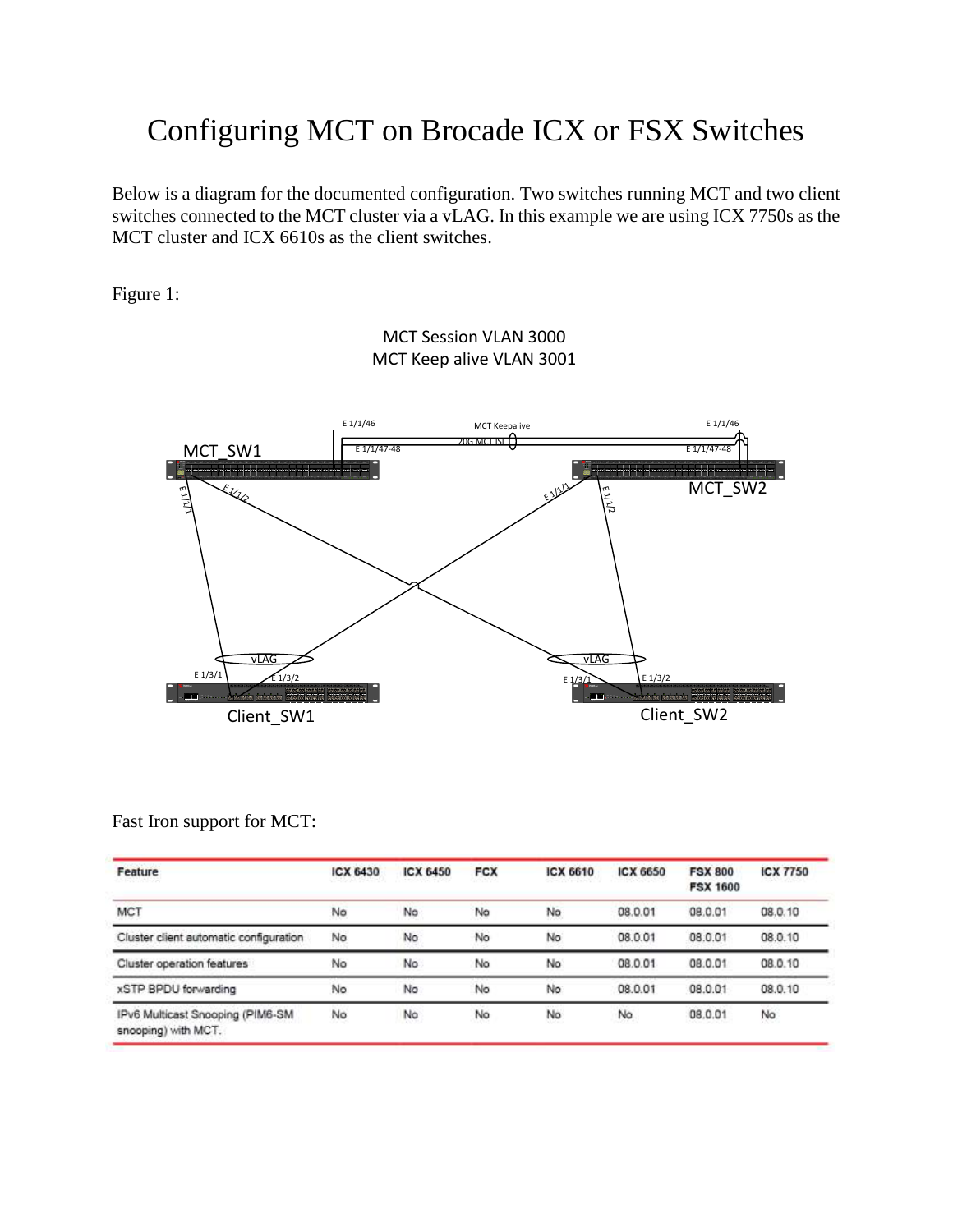Supported Features on MCT:

- LACP on the CCEP.
- VRRP on the CCEP.
- MRP and MRP II, with the restriction that the ICL port cannot be the secondary port of the MRP ring.
- Flooding features (VLAN CPU protection, multicast flooding, and so on) on MCT VLANs.
- Unidirectional Link Detection (UDLD) as independent boxes (configured independently).
- ARP as independent boxes (configured independently).
- STP and RSTP.
- Ingress ACLs on all MCT ports. Egress ACLs are supported only on MCT CEPs or ICL ports.
- Egress ACLs are not supported on MCT CCEPs.
- QoS and MAC filters and profiles with the same configuration on both cluster devices.
- IPv4 ACLs and rate limits. If the rules are applied on the CCEPs, the same rules must be applied to the CCEP ports on both cluster devices.
- Layer 3 Routing. VE with IP address assignment is supported on CCEPs for VRRP. However, routing protocols are not enabled on CCEPs.
- Static multi-port MAC.
- Port MAC security, multi-port authentication, and 802.1X, only on CEPs.
- Static MAC address configuration. Static MAC addresses are programmed on both local and remote peers as static entries.
- DAI and DHCP snooping for clients connected through CEPs. They must be configured independently on both cluster devices.

Non-supported Features on MCT:

- LACP on ICL.
- MSTP, VSRP, RIP, OSPF, IS-IS, and BGP.
- IPv6, VRRP-E (IPv6), and VRRPv3.
- GRE on the ICL VE interfaces.
- DAI on the CCEPs.
- Host security features (port MAC security, multi-port authentication, 802.1X, DAI, DHCP snooping) on CCEPs.
- Multi-port ARP on ICL or CCEPs.
- Web authentication on MCT VLANs.
- Hitless failover. If the failover operation is performed with a cluster configuration, the TCP session is reestablished. The MAC addresses from the cluster peer devices will be revalidated and programmed accordingly.
- Hitless upgrade. If the upgrade operation is performed with a cluster configuration, the TCP session is reestablished. The MAC addresses from the cluster peer devices will be revalidated and programmed accordingly.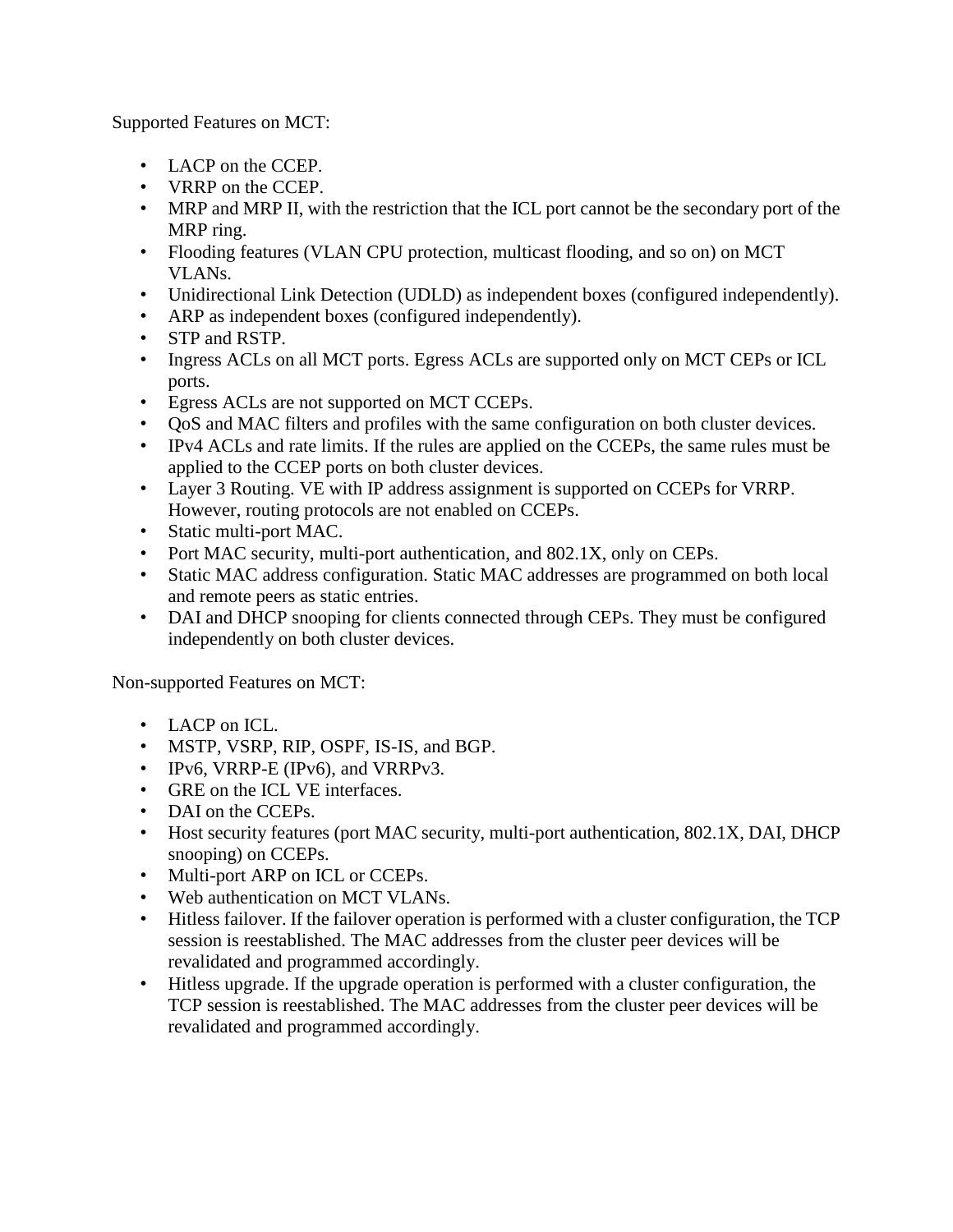\*\*\*\*\*\*\*\*\*\*Configure MCT\_SW1 and MCT\_SW2\*\*\*\*\*\*\*\*\*\*

- 1. Login to the switch and enter enable mode.
- 2. Enter Global Configuration mode:

config t

3. Create the MCT Session VLAN

vlan 3000 name session-vlan tagged ethe  $1/1/47$  to  $1/1/48$ router-interface ve 3000 exit

4. Create the MCT Keep alive VLAN

vlan 3001 name mct-keep-alive tagged ethe 1/1/46 exit

5. Configure the MCT LAG:

lag "mct" static id 1 ports ethernet 1/1/47 to 1/1/48 primary-port 1/1/47 deploy exit

6. Configure virtual Ethernet interface 3000 with an IP Address:

interface ve 3000 ip address 10.0.0.1/30 exit

7. Configure thev LAG for Client\_SW1:

lag "client\_sw1" dynamic id 2 ports ethernet 1/1/1 primary-port 1/1/1 deploy exit

8. Configure the vLAG for Client\_SW2:

lag "client\_sw2" dynamic id 3 ports ethernet 1/1/2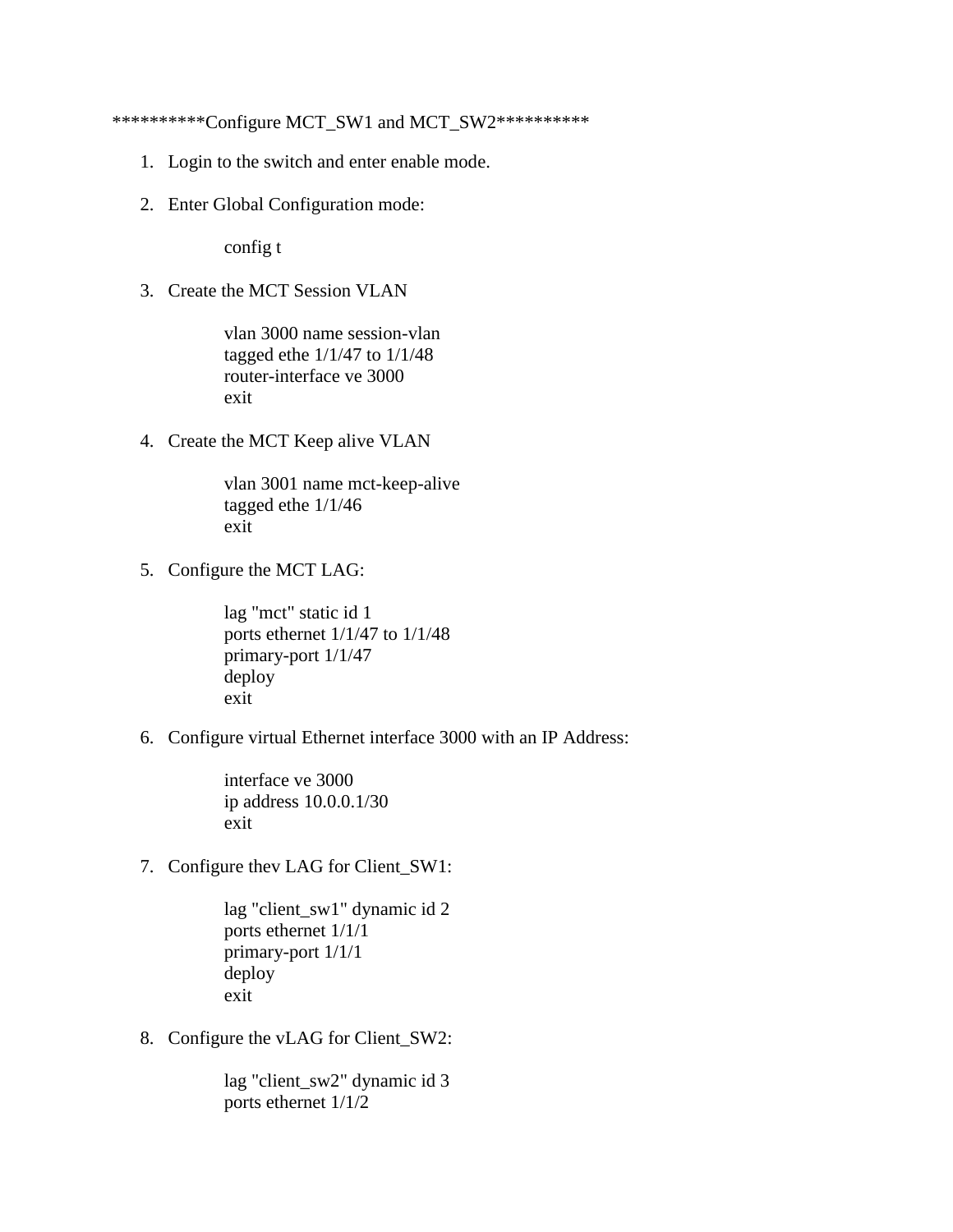primary-port 1/1/2 deploy exit

9. Configure the MCT Cluster:

cluster MCT 1 rbridge-id 1 session-vlan 3000 keep-alive-vlan 3001 icl MCT ethernet 1/1/47 peer 10.0.0.2 rbridge-id 2 icl MCT deploy

10. Configure the clients for the MCT Cluster:

client client sw1 rbridge-id 100 client-interface ethernet 1/1/1 deploy ! client client sw2 rbridge-id 110 client-interface ethernet 1/1/2 deploy exit

- 11. Complete the above steps on MCT\_SW2:
	- *a. Note: The rbridge-id for each switch and the IP Address on VE 3000 must be unique.*
	- *b. Note: When the MCT Session ports are tagged in other VLANs, those VLANs become member VLANs for the MCT Cluster.*

12. Configure the vLAG on Client\_SW1:

lag "client\_sw1" dynamic id 1 ports ethernet 1/3/1 to 1/3/2 primary-port 1/3/1 deploy exit

13. Configure the vLAG on Client\_SW2:

lag "client\_sw2" dynamic id 1 ports ethernet 1/3/1 to 1/3/2 primary-port 1/3/1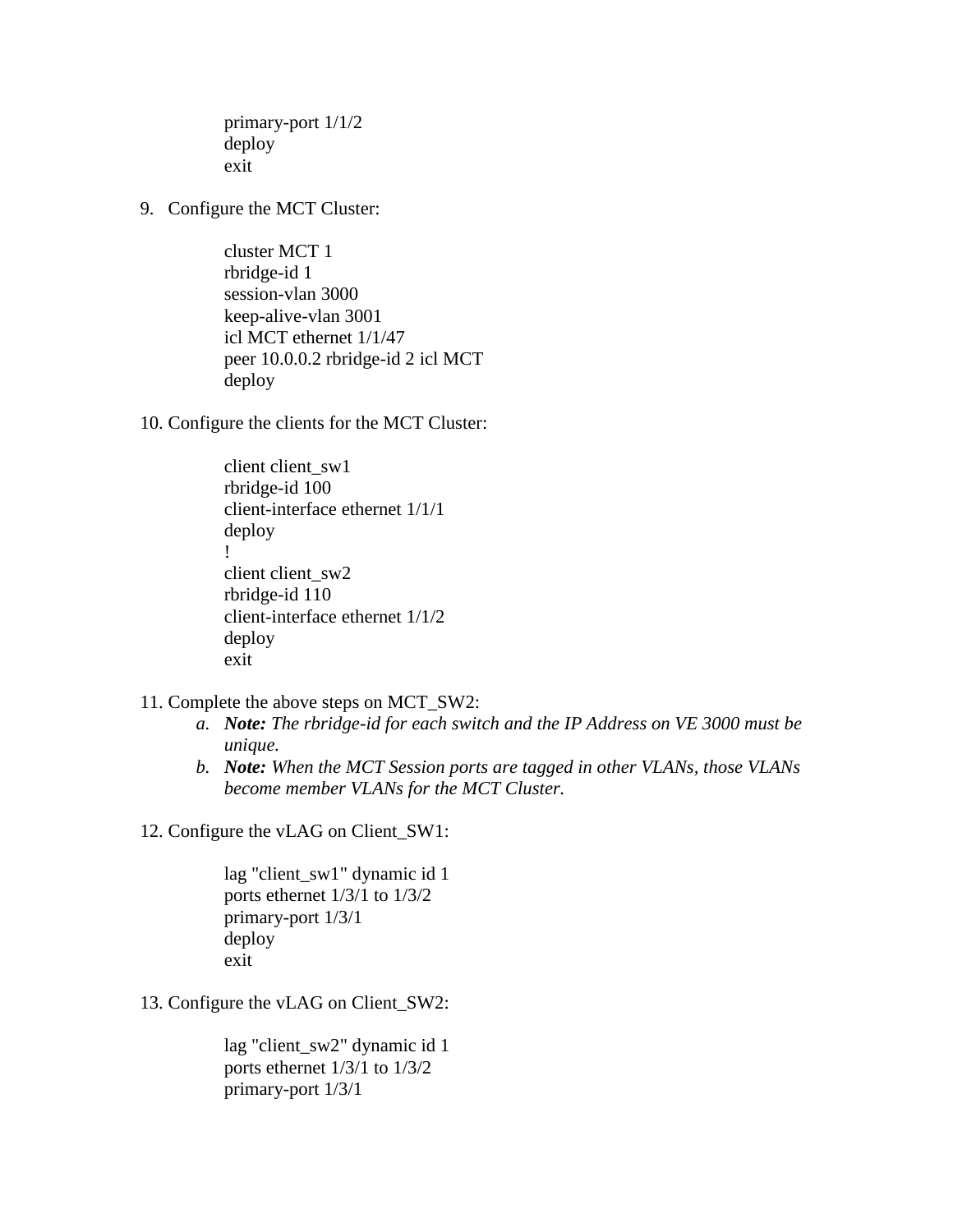deploy exit

14. Verify all LAGs are operational:

show lag

## 15. Verify the MCT Cluster is operational:

show cluster

16. Below is the configuration the MCT Cluster switches:

--------------MCT\_SW1:-----------------------hostname MCT\_SW1 default-vlan-id 499 router vrrp-extended ! lag "mct" static id 1 ports ethernet 1/1/47 to 1/1/48 primary-port 1/1/47 deploy ! lag "client\_sw1" dynamic id 2 ports ethernet 1/1/1 primary-port 1/1/1 deploy ! lag "client\_sw2" dynamic id 3 ports ethernet 1/1/2 primary-port 1/1/2 deploy ! ! vlan 10 name Data by port tagged e 1/1/1 to 1/1/2 e 1/1/47 to 1/1/48 router-interface ve 10 ! vlan 20 name Voice by port tagged e 1/1/1 to 1/1/2 e 1/1/47 to 1/1/48 router-interface ve 20 ! vlan 30 name Servers by port tagged e 1/1/1 to 1/1/2 e 1/1/47 to 1/1/48 router-interface ve 30 !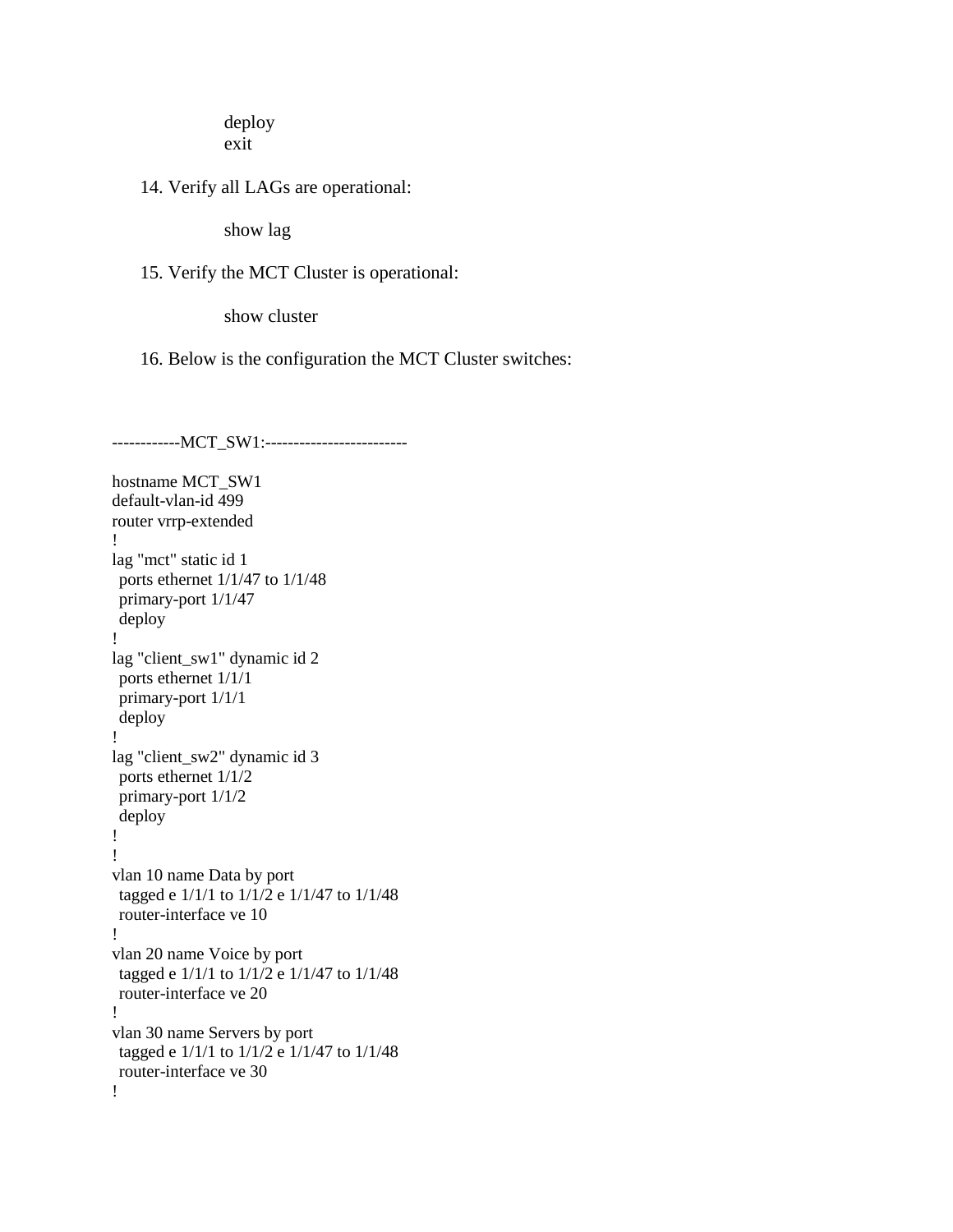```
vlan 3000 name session-vlan 
tagged ethe 1/1/47 to 1/1/48 
router-interface ve 3000
!
vlan 3001 name mct-keep-alive 
tagged ethe 1/1/46
!
!
interface ve 10
port-name Data
ip address 10.10.10.2/24
ip vrrp-extended vrid 1
  backup
  ip-address 10.10.10.1
  advertise backup
  short-path-forwarding
  activate
!
interface ve 20
port-name Voice
ip address 10.10.20.2/24
ip vrrp-extended vrid 1
  backup
  ip-address 10.10.20.1
  advertise backup
  short-path-forwarding
  activate
!
interface ve 30
port-name Servers
ip address 10.10.30.2/24
ip vrrp-extended vrid 1
  backup
  ip-address 10.10.30.1
  advertise backup
  short-path-forwarding
  activate
!
interface ve 3000
ip address 10.0.0.1/30
!
cluster MCT 1 
rbridge-id 1 
session-vlan 3000
keep-alive-vlan 3001
member-vlan 10 to 30
icl MCT ethernet 1/1/47
peer 10.0.0.2 rbridge-id 2 icl MCT
deploy 
client client_sw1 
  rbridge-id 100
```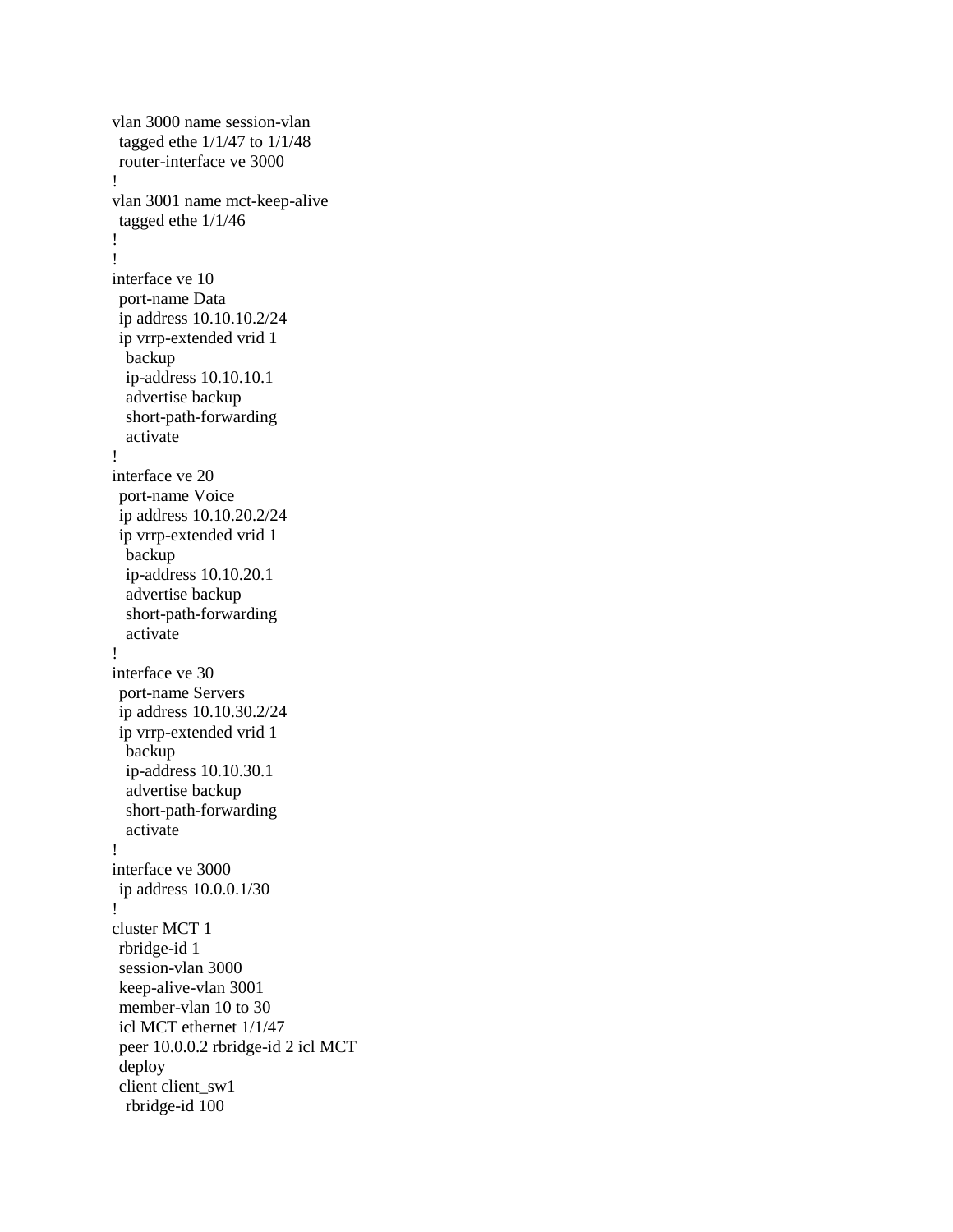```
 client-interface ethernet 1/1/1 
  deploy 
client client_sw2
  rbridge-id 110 
  client-interface ethernet 1/1/2 
  deploy
--------------MCT_SW2:-------------------------
hostname MCT_SW2
default-vlan-id 499
router vrrp-extended
!
lag "mct" static id 1
ports ethernet 1/1/47 to 1/1/48 
primary-port 1/1/47
deploy
!
lag "client_sw1" dynamic id 2
ports ethernet 1/1/1
primary-port 1/1/1
deploy
!
lag "client_sw2" dynamic id 3
ports ethernet 1/1/2 
primary-port 1/1/2
deploy
!
!
vlan 10 name Data by port
tagged e 1/1/1 to 1/1/2 e 1/1/47 to 1/1/48
router-interface ve 10
!
vlan 20 name Voice by port
tagged e 1/1/1 to 1/1/2 e 1/1/47 to 1/1/48
router-interface ve 20
!
vlan 30 name Servers by port
tagged e 1/1/1 to 1/1/2 e 1/1/47 to 1/1/48
router-interface ve 30
!
vlan 3000 name session-vlan 
tagged ethe 1/1/47 to 1/1/48 
router-interface ve 3000
!
vlan 3001 name mct-keep-alive 
tagged ethe 1/1/46
!
!
```